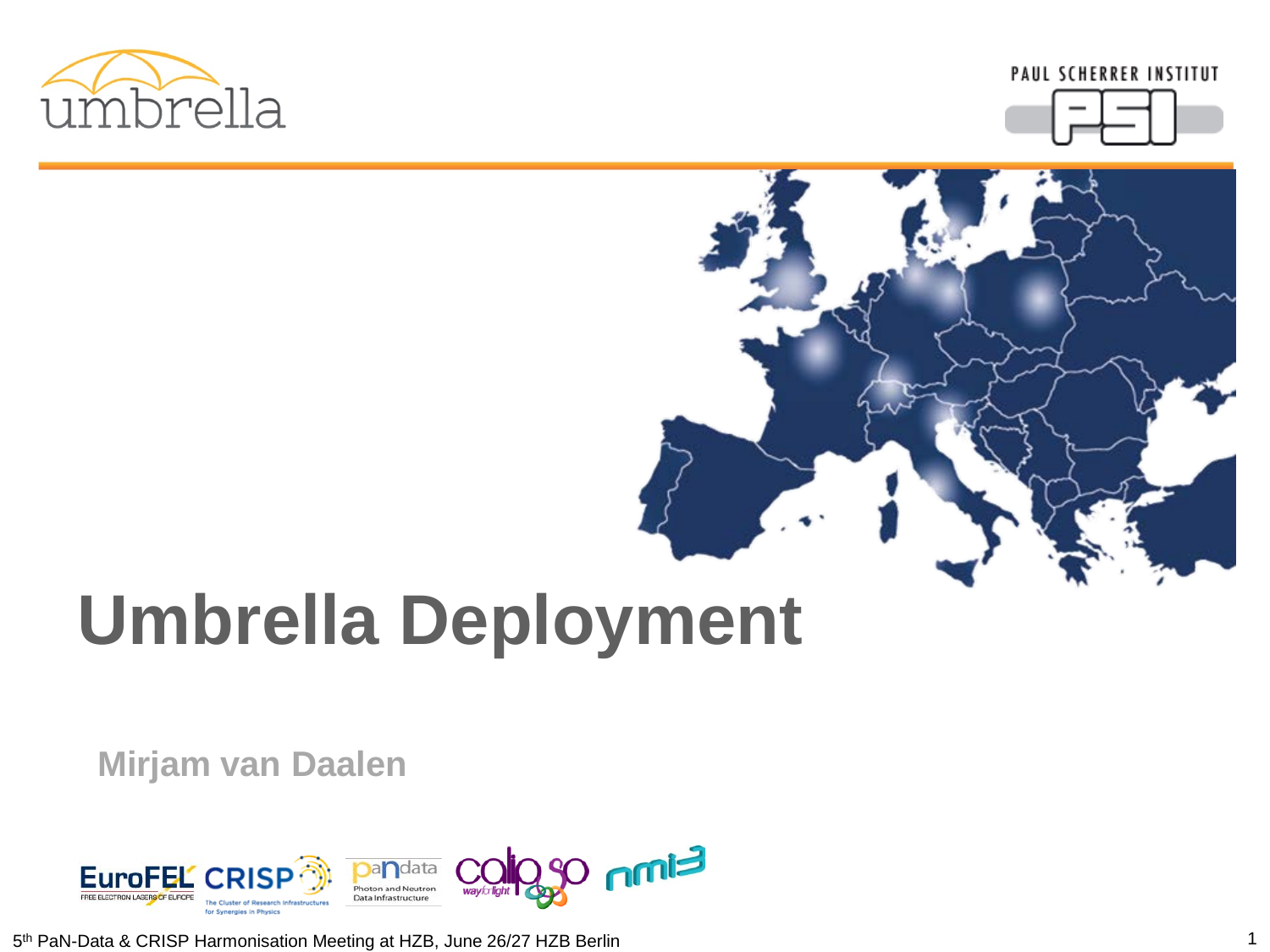



### **Roadmap for Umbrella deployment**

- •Project end PaNData 31.03.2014
- •Until then deployment of Umbrella
- •Project end CRISP 30.09.2013
- •Status of roadmap presented here



5<sup>th</sup> PaN-Data & CRISP Harmonisation Meeting at HZB, June 26/27 HZB Berlin M van Daalen, PSI 2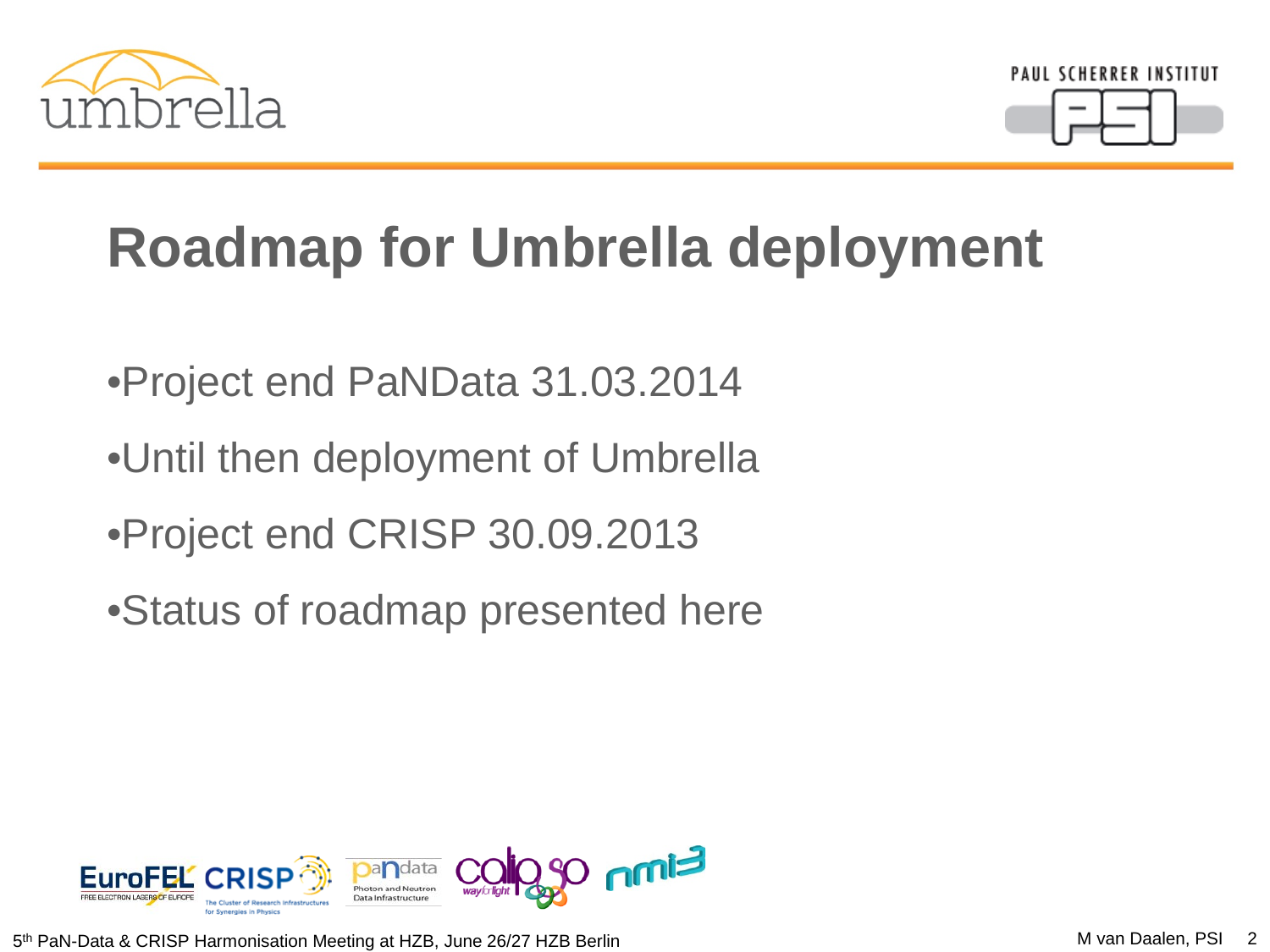



# **4 implementation phases (first facilities ILL, ESRF, PSI)**

•V Phase 0: Implement WUO + Umbrella as standard WUO

- •V Phase I: Test by local experts
- •Phase II: Invite selected friendly users 1<sup>st</sup> July 2013
- •Phase III: Open to users 15<sup>th</sup> July 2013



5<sup>th</sup> PaN-Data & CRISP Harmonisation Meeting at HZB, June 26/27 HZB Berlin M van Daalen, PSI 3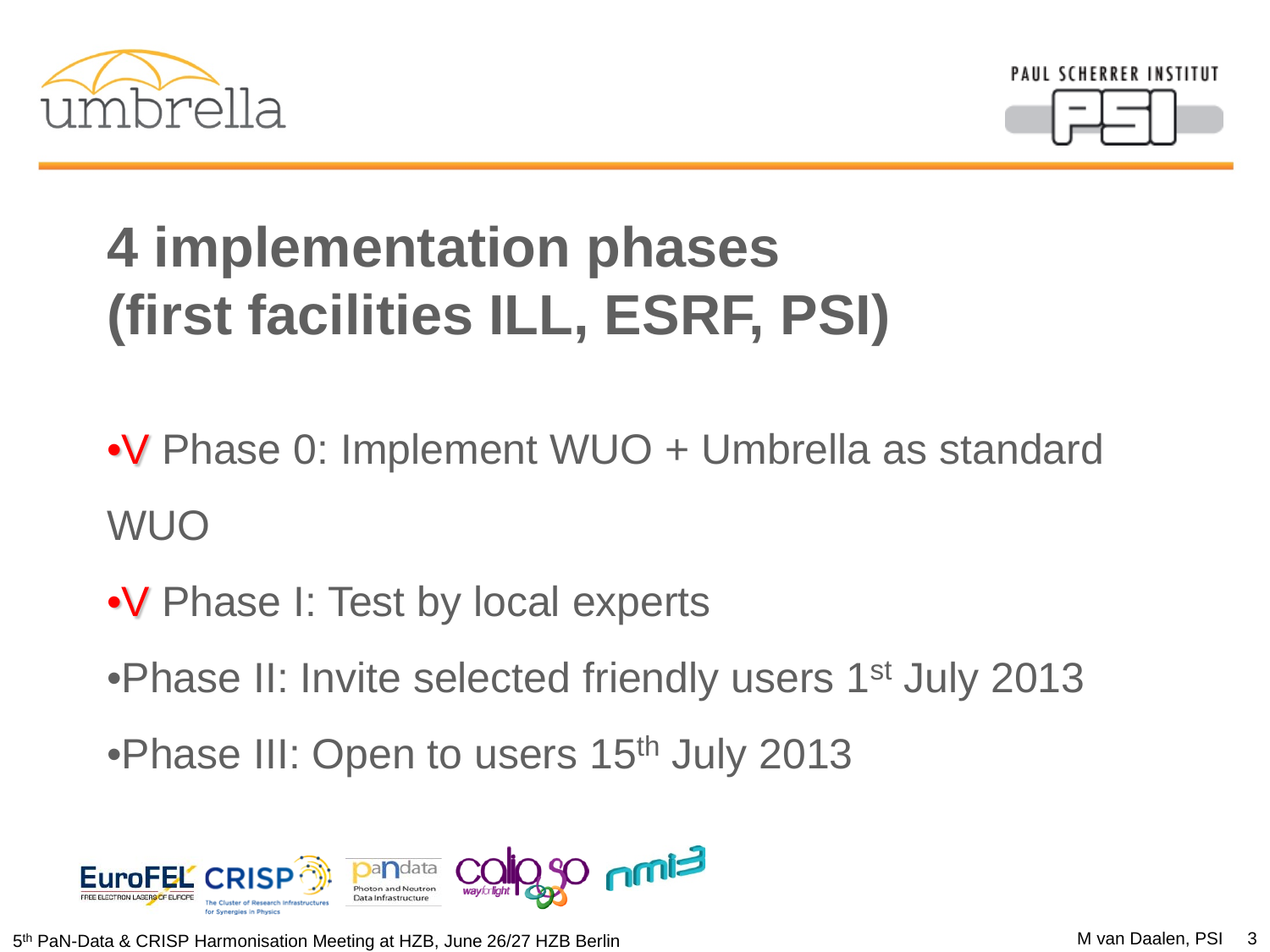



# **Status of implementation:**

1.First wave: ILL, ESRF, PSI

2.Next facilities which and when?

- DESY- autumn
- ISIS-?
- Diamond-?
- $\bullet$  HZB-?

3.Deployment ready within 2013.

4.What is status of approval by local management?



5<sup>th</sup> PaN-Data & CRISP Harmonisation Meeting at HZB, June 26/27 HZB Berlin Manus M van Daalen, PSI 4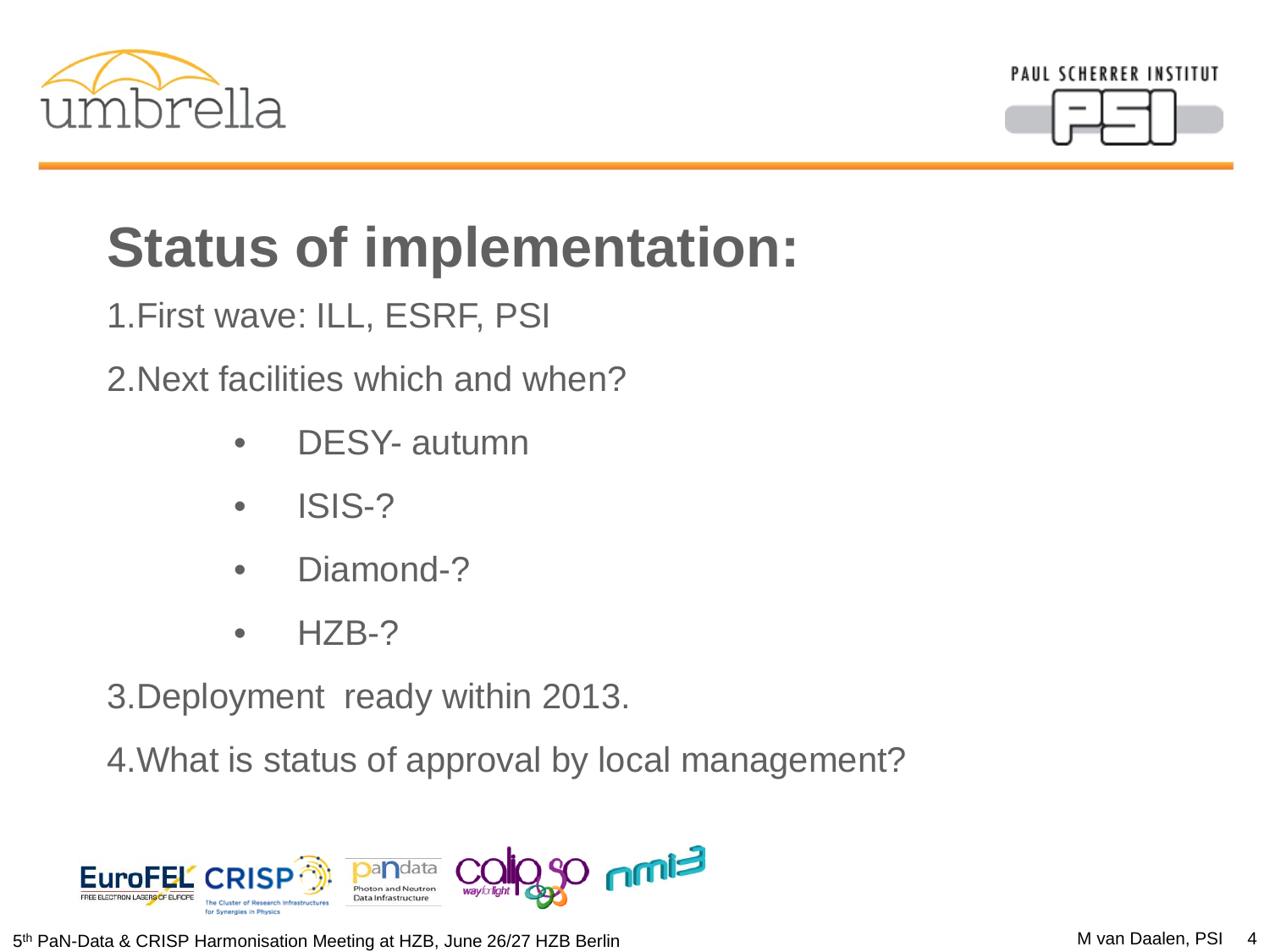



#### **Implementation Umbrella, which functionalities and tools**

1.Basic Umbrella

- 2.Address merger (address update)
- 3.Geo DNS only if time allows
- 4.Affiliation data base: timing of implementation:
	- 1. Toolbox until end of July
	- 2. How can it be connected to local facilities?



5<sup>th</sup> PaN-Data & CRISP Harmonisation Meeting at HZB, June 26/27 HZB Berlin M van Daalen, PSI 5